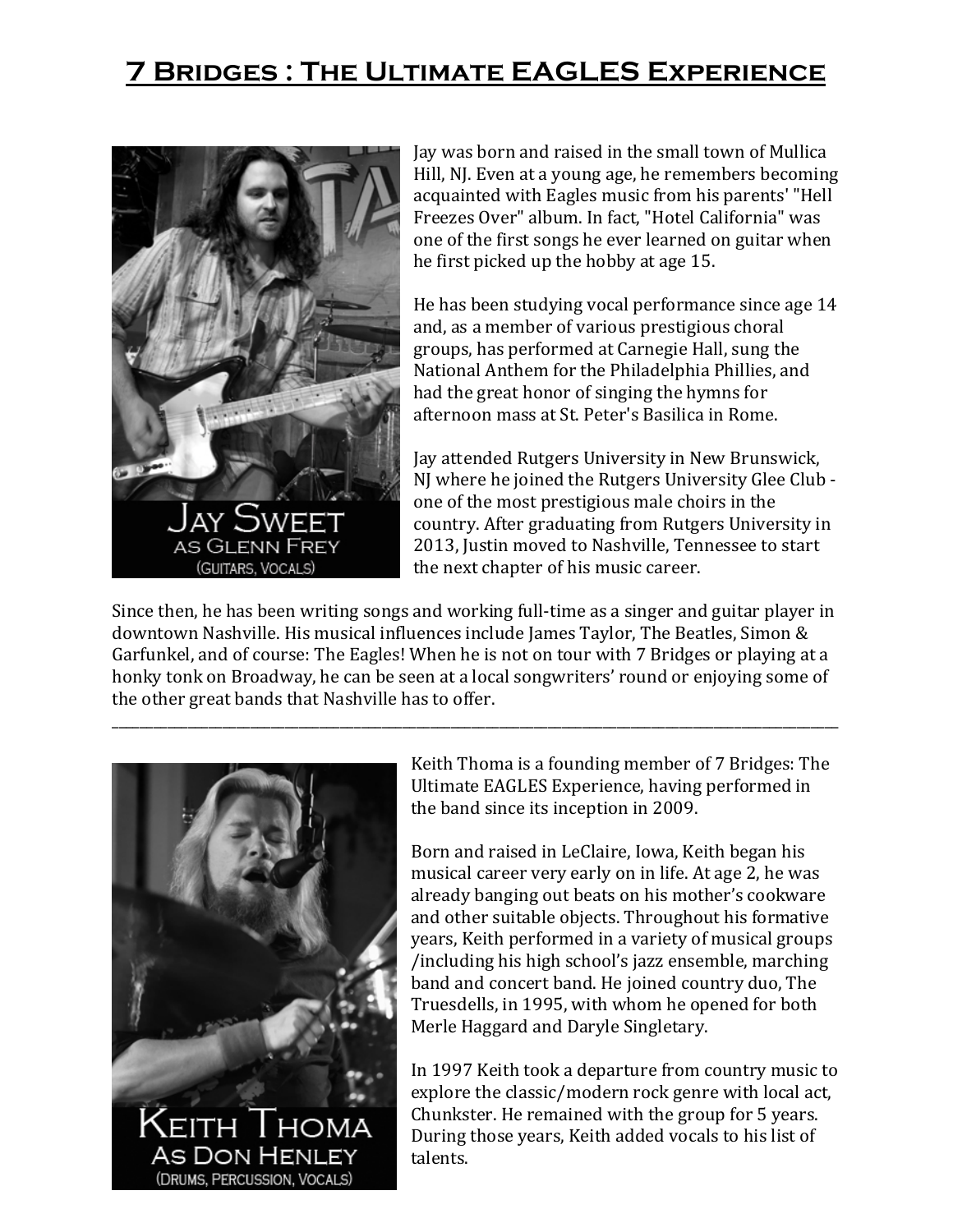From 2002 until 2004 Keith toured the US extensively with Lonesome Road. During his time with them, he performed on many stages across the US including the Long branch Saloon in Raleigh, NC. Keith also played drums, percussion and sang lead and harmony vocals on the Lonesome Road album, Damn Good. In addition, Keith wrote and arranged most of the harmonies for the album. After his stint with Lonesome Road, Keith toured briefly with Nashville Star Season 3 finalist, David St. Romain, before finally making the move to Nashville, TN.

Since his move to Music City, Keith has toured England with Billy Yates and Sean Patrick McGraw, toured Germany with Tim McDonald, and performed at every honky-tonk in town. Keith now resides in Nashville, TN with his wife, Keri.

\_\_\_\_\_\_\_\_\_\_\_\_\_\_\_\_\_\_\_\_\_\_\_\_\_\_\_\_\_\_\_\_\_\_\_\_\_\_\_\_\_\_\_\_\_\_\_\_\_\_\_\_\_\_\_\_\_\_\_\_\_\_\_\_\_\_\_\_\_\_\_\_\_\_\_\_\_\_\_\_\_\_\_\_\_\_\_\_\_\_\_\_\_\_\_\_\_\_\_\_\_\_\_\_\_



Originally from Detroit, Michigan, Joe comes from a family of singers, musicians, and all-round performers. His grandfather owned a traveling circus in the early 1900s and raised his children as entertainers in the family business. Joe's mother, Anita, went on to travel the world, appear on Johnny Carson and even performed the Super Bowl halftime show as the main attraction. Joe's earliest memories are of going to her performances before retiring from singing. That early and constant exposure added with his lineage set the stage for Joe to become a musician. By 15, Joe played saxophone, bass, guitar and sang in bands professionally. His band, Jazodity, was in heavy rotation on local radio, held well known residencies, and even earned a couple of Detroit music award nominations. By the time he left Detroit Joe had performed with local rock legends, "Sponge", and opened shows for artists like Ray Charles and Blue-Note recording artist Charlie Hunter.

In early 2001, Joe moved to Los Angeles, CA which led to 15 years of being in the L.A. music scene. While pursuing his own artist's dreams he worked constantly as a sideman playing bass, saxophone, guitar and sometimes even keys and drums. Joe earned the respect of many musicians and often worked with members of high caliber groups like Chris Cornell Band, Lady Gaga, Paul Stanley, The Go-Gos and many many more.

Nashville came calling in 2016 and Joe was quickly recognized as a strong singer and versatile player. Almost immediately he was hired for two different music gigs. First, as a singing bassist with Kenny Olson of Kid Rock fame and second as a guitar player for the "Patriotic Voice" of the Professional Bull Riders Association (PBR).

Joe's played all over the country including high profile events like the PBR world championships held at T-Mobile arena in Las Vegas where he performed in front of 27,000 people the night of the main event.

\_\_\_\_\_\_\_\_\_\_\_\_\_\_\_\_\_\_\_\_\_\_\_\_\_\_\_\_\_\_\_\_\_\_\_\_\_\_\_\_\_\_\_\_\_\_\_\_\_\_\_\_\_\_\_\_\_\_\_\_\_\_\_\_\_\_\_\_\_\_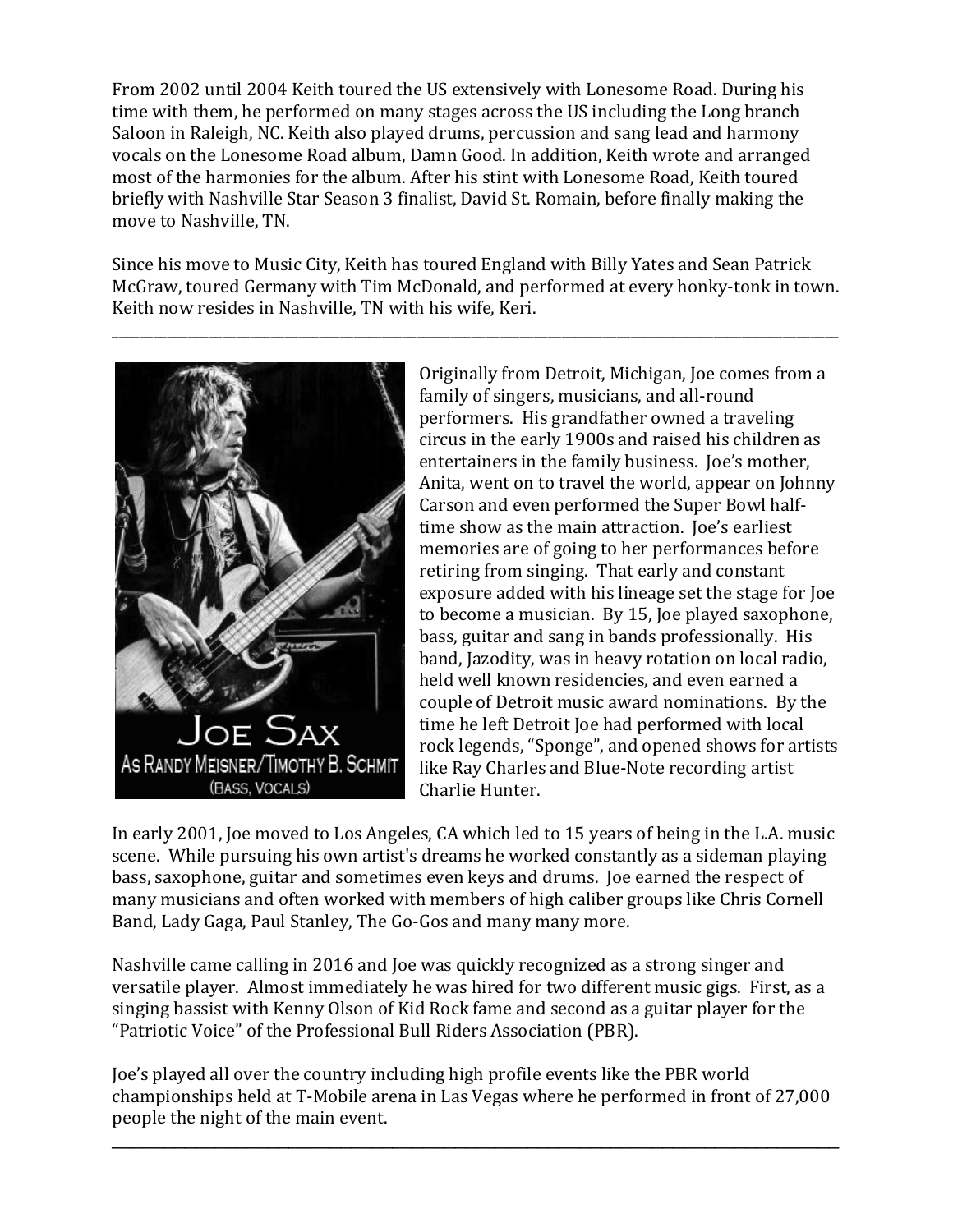

Brian Franklin was born into a musical family. His brother, Paul Jr., is a world-renowned pedal steel guitarist and his dad, Paul Sr., designed Franklin Steel Guitars. Brian began guitar lessons at the age of 13 and has been on tour with various bands and artists since graduating high school at 17.

Some of the acts he has traveled with include: The Kendalls, Mark Collie, Shenandoah, Alan Jackson and, most recently, Brian spent 17 years as lead guitarist backing up "The Gambler" Kenny Rogers.

Brian is thankful for all that music has brought to his life and feels that he has "… been blessed to be able to make a living playing music while seeing much of the world, performing alongside many talented musicians, singers and drummers." Brian now enjoys touring with 7 Bridges, whom he describes as a "fun and talented group of guys."

When he's not on tour with 7 Bridges, Brian enjoys spending quality time with his wife, Rosie, and son, Noah.

Also, as a natural athlete Brian thinks fitness is important. Therefore, he tries to find time to keep his tetherball, air hockey and hopscotch skills sharp, along with carrying his guitar rig to shows and recording sessions... (He's also the jokester of the band!)

\_\_\_\_\_\_\_\_\_\_\_\_\_\_\_\_\_\_\_\_\_\_\_\_\_\_\_\_\_\_\_\_\_\_\_\_\_\_\_\_\_\_\_\_\_\_\_\_\_\_\_\_\_\_\_\_\_\_\_\_\_\_\_\_\_\_\_\_\_\_\_\_\_\_\_\_\_\_\_\_\_\_\_\_\_\_\_\_\_\_\_\_\_\_\_\_\_\_\_\_\_\_\_\_\_



Born and raised in the cattle, coal, and rail town of Rockhampton, in Queensland, Australia, Richie Scholl started playing bars and clubs, literally a few months after first picking up a guitar at age 13. Richie's live shows are a testament to the years spent "paying his dues" in front of a live crowd. Although it wasn't long before he was writing his own music, and eventually released his first album of completely original music in 2002.

It wasn't until meeting with well respected Australian producer Michael Flanders in early 2006 however, that things started happening for Richie. Work was scheduled to begin on a second album, **"The Blacktop Junkie's Guide to Richie Scholl"** almost immediately. This album resulted in #1, and #5 singles on Country radio, and a #35 video on CMC Australia. During the recording of the album, the decision was made to introduce Richie Scholl and his music to the U.S market. After a brief trip to Nashville

in 2006 to meet with labels and industry people, Richie relocated to Nashville, TN in early 2007.